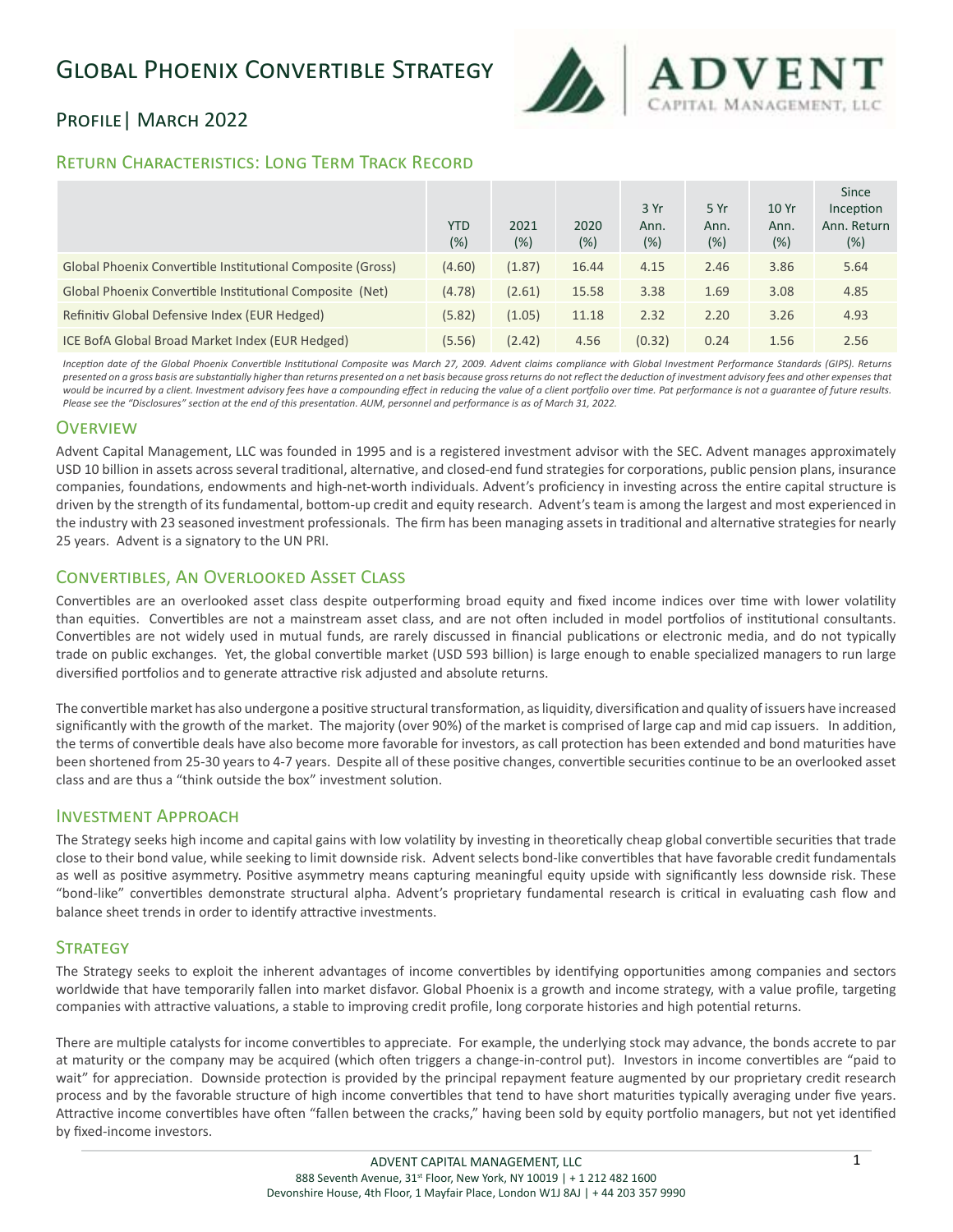

## Profile| March 2022

#### Firm Information:

Advent Capital Management, LLC (Advent) is an investment adviser registered with the Securities and Exchange Commission under the Investment Advisers Act of 1940. Advent is an independent, privately held limited liability company. Advent Capital Management UK Limited, a wholly-owned subsidiary of Advent located in London, is authorized and regulated by the U.K. Financial Conduct Authority. Advent specializes in global and domestic convertible, high yield, and event-driven strategies based on a credit focused investment process with offices in New York and London. Advent has approximately \$10 billion assets under management (as of 3/31/2022). We manage institutional assets across long-only, hedge fund and closed end fund strategies. Lists of composite descriptions, limited distribution pooled funds, and broad distribution funds are available upon request. Advent claims compliance with the Global Investment Performance Standards (GIPS®) and has prepared and presented this report in compliance with the GIPS standards. Advent has been independently verified for the period 9/30/95 – 12/31/21. The verification report is available upon request. A firm that claims compliance with the GIPS standards must establish policies and procedures for complying with all the applicable requirements of the GIPS standards. Verification provides assurance on whether the firm's policies and procedures related to composite and pooled fund maintenance, as well as the calculation, presentation, and distribution of performance, have been designed in compliance with the GIPS standards and have been implemented on a firm-wide basis. Verification does not provide assurance on the accuracy of any specific performance report. GIPS® is a registered trademark of CFA Institute. CFA Institute does not endorse or promote this organization, nor does it warrant the accuracy or quality of the content contained herein. Past performance does not guarantee future results. This performance report should not be construed as a recommendation to purchase or sell any particular securities held in composite accounts. Market conditions can vary widely over time and can result in a loss of portfolio val Performance reflects the reinvestment of dividends and other earnings. Policies for valuing portfolios, calculating performance, and preparing GIPS Reports are available upon request.

#### **Global Phoenix Convertible Institutional Composite**

| Year | <b>Total Return</b><br>Gross of Fees % | <b>Total Return</b><br>Net of Fees % | Benchmark<br>(EUR Hedged) % | <b>Number of Portfolios</b> | Dispersion % | <b>Total Composite Assets</b><br>End of Period (€MM) | <b>Total Firm Assets</b><br>End of Period (€MM) | <b>Total Firm Assets</b><br>End of Period (\$MM) |
|------|----------------------------------------|--------------------------------------|-----------------------------|-----------------------------|--------------|------------------------------------------------------|-------------------------------------------------|--------------------------------------------------|
| 2012 | 11.98                                  | 11.15                                | 11.46                       | $\leq 5$                    | N/A          | 294.2                                                | 3,496.9                                         | 4,613.4                                          |
| 2013 | 11.87                                  | 11.04                                | 9.47                        | $\leq 5$                    | N/A          | 410.6                                                | 4,012.4                                         | 5,514.2                                          |
| 2014 | 2.23                                   | 1.47                                 | 3.79                        | $\leq$ 5                    | N/A          | 644.6                                                | 5,756.8                                         | 6,964.6                                          |
| 2015 | 4.99                                   | 4.21                                 | 1.29                        | $\leq 5$                    | N/A          | 762.4                                                | 7,261.5                                         | 7,887.4                                          |
| 2016 | 1.17                                   | 0.41                                 | 4.31                        | $\leq 5$                    | N/A          | 934.5                                                | 8,400.9                                         | 8,835.2                                          |
| 2017 | 4.03                                   | 3.25                                 | 5.69                        | $\leq$ 5                    | N/A          | 853.5                                                | 7,788.5                                         | 9,350.1                                          |
| 2018 | $-6.79$                                | $-7.49$                              | $-3.56$                     | $\leq$ 5                    | N/A          | 69.6                                                 | 7,394.8                                         | 8,479.6                                          |
| 2019 | 9.29                                   | 8.48                                 | 8.94                        | $\leq 5$                    | N/A          | 59.5                                                 | 8,283.6                                         | 9,300.1                                          |
| 2020 | 16.44                                  | 15.58                                | 11.18                       | $\leq 5$                    | N/A          | 63.2                                                 | 8,946.7                                         | 10,940.3                                         |
| 2021 | $-1.87$                                | $-2.61$                              | $-1.05$                     | $\leq 5$                    | N/A          | 69.0                                                 | 9,201.4                                         | 10,467.9                                         |

In of the Global Phoenix Convertible Institutional Composite was March 27, 2009.

### **Composite Characteristics:**

1) Advent's Global Phoenix Convertible Institutional Composite (Composite) consists of the following:

• Inception of the Composite is March 27, 2009 and the creation of the Composite was March 2009.

Effective May 1, 2018, the benchmark for the composite changed to the Refinitiv Global Defensive Index, following an extensive study of the ongoing appropriateness of the Bloomberg Barclays Global Defensive Index (terminated in late 2018).

• The Composite represents accounts that meet the definition of Qualified Institutional Investor (QIB).

• One Fund in the composite has multiple share classes. Performance included in the composite represents one share class.

- Accounts in the composite invest in USD and non-USD denominated convertible securities with high yields and meaningful equity sensitivity that trade no more than 20% over investment value.
- The strategy will hedge currency using forward FX contracts.
- As the inception of the strategy was March 2009, there is no three year ex-post standard deviation statistics for the composite as of 12/31/2011.
- As of 12/31/12, the 3-year ex-post standard deviation for the Global Phoenix Convertible Institutional Composite was 8.46%. The Bloomberg Barclays Global Defensive Convertible Index 3-year ex-post standard deviation as of the same date was 6.33%.
- As of 12/31/13, the 3-year ex-post standard deviation for the Global Phoenix Convertible Institutional Composite was 7.00%. The Bloomberg Barclays Global Defensive Convertible Index 3-year ex-post standard deviation as of the same date was 5.50%.
- As of 12/31/14, the 3-year ex-post standard deviation for the Global Phoenix Convertible Institutional Composite was 5.19%. The Bloomberg Barclays Global Defensive Convertible Index 3-year ex-post standard deviation as of the same date was 4.33%.
- As of 12/31/15, the 3-year ex-post standard deviation for the Global Phoenix Convertible Institutional Composite was 4.89%. The Bloomberg Barclays Global Defensive Convertible Index 3-year ex-post standard deviation as of the same date was 4.51%.
- As of 12/31/16, the 3-year ex-post standard deviation for the Global Phoenix Convertible Institutional Composite was 5.12%. The Bloomberg Barclays Global Defensive Convertible Index 3-year ex-post standard deviation as of the same date was 4.83%.
- As of 12/31/17, the 3-year ex-post standard deviation for the Global Phoenix Convertible Institutional Composite was 4.75%. The Bloomberg Barclays Global Defensive Convertible Index 3-year ex-post standard deviation as of the same date was 4.51%.
- As of 12/31/18, the 3-year ex-post standard deviation for the Global Phoenix Convertible Institutional Composite was 4.40%. The Bloomberg Barclays Global Defensive Convertible Index 3-year ex-post standard deviation as of the same date was 4.09%. The Refinitiv Global Defensive Convertible Index 3-year ex-post standard deviation as of the same date was 3.75%.
- As of 12/31/19, the 3-year ex-post standard deviation for the Global Phoenix Convertible Institutional Composite was 4.44%. The Refinitiv Global Defensive Convertible Index 3-year ex-post standard deviation as of the same date was 3.53%.
- As of 12/31/20, the 3-year ex-post standard deviation for the Global Phoenix Convertible Institutional Composite was 9.19%. The Refinitiv Global Defensive Convertible Index 3-year ex-post standard deviation as of the same date was 8.09%.
- As of 12/31/21, the 3-year ex-post standard deviation for the Global Phoenix Convertible Institutional Composite was 9.00%. The Refinitiv Global Defensive Convertible Index 3-year ex-post standard deviation as of the same date was 8.08%.

2) The following is the criteria for inclusion in the Composite:

• All accounts must have had an initial account value of at least \$10,000,000

The Composite will be composed of all accounts that meet the criteria to invest in Rule 144A securities.

- 3) The following pertains to performance results:
	- Euro is the reporting currency.
	- Annual returns for the Global Phoenix Convertible Income Institutional Composite are presented both gross of fees and net of a model management fee applied to each of the Advent accounts, which does not include expenses paid by the clients. Net returns use a model fee of 0.75% applied monthly. The Global Phoenix Convertible Institutional advertised fee schedule is 1.00% on the first 25 million, 0.80% on the next \$25 million, 0.65% on the next 50 million, and 0.55% on over 100 million. The management fees are described in Part 2 of Advent's Form ADV. Returns presented on a gross basis are substantially higher than returns presented on a net basis because gross returns do not reflect the deduction of investment advisory fees and other expenses that would be incurred by a client. Investment advisory fees have a compounding effect in reducing the value of a client portfolio over time.
- Past performance is not necessarily indicative of future results. 4) Benchmark Information:
	- The Composite is benchmarked to the Refinitiv Global Defensive Convertible Index. The Global Defensive Convertible Index which is a sub index of the Refinitiv Global Convertibles Index and more closely represents Advent's Global Phoenix Strategy. The Global Defensive Convertible Index only includes busted and typical convertibles but further narrows the investment universe by excluding the top end of the typical converts by eliminating convertibles with parity greater than 100% and also excluding the bottom end of the busted category converts with a price below 80% of the accreted redemption price.
	- Benchmark returns are not covered by the report of the independent verifiers.

#### Calculation Methodology:

The dispersion measure is the asset-weighted standard deviation for accounts in the composite for the entire year.

Dispersion is not presented for periods less than one year or when there are five or fewer portfolios included in the composite for the full annual period. Presented composite risk measures are calculated using gross of fee returns.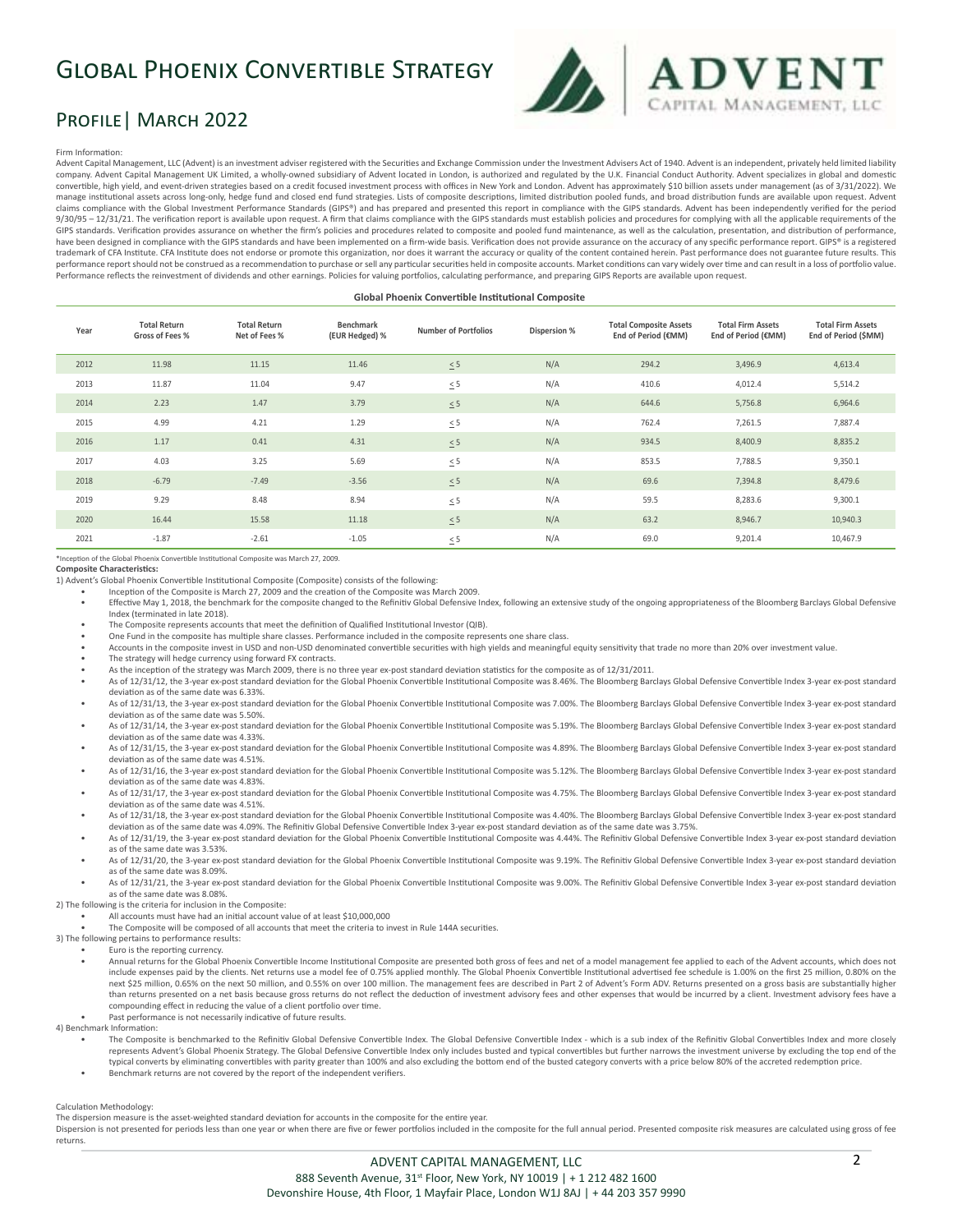

## Profile| March 2022

### IMPORTANT INFORMATION ABOUT THIS DOCUMENT:

This document is approved for publication by Advent Capital Management UK Limited (Advent UK) and includes information about OYSTER (Fund), and/or an Advent-managed separate account or collective investment vehicle (each, an account). The Fund is an open-ended mutual investment fund under Luxembourg law, specifically a company in the form of a société anonyme (public limited company) under the provisions relating to sociétés d'investissement à capital variable (open-ended mutual investment funds). The Fund is an umbrella fund and as such may operate separate sub-funds, each of which is represented by one or more classes. The sub-funds are distinguished by their specific investment policy or any other specific features, as further described in the sub-fund particulars. Advent UK is authorized and regulated by the UK Financial Conduct Authority. Advent Capital Management, LLC (Advent US, and together with Advent UK, Advent) is registered as an investment adviser with the U.S. Securities and Exchange Commission and is the investment manager of the Fund. Interests in the sub-funds of the Fund (Shares) have not been and will not be registered under the U.S. Securities Act of 1933, as amended, or the securities laws of any of the states of the United States. The Shares may not be offered, sold or delivered directly or indirectly in the United States or to or for the account or benefit of any U.S. Person. Neither the Fund nor any of its sub-funds has been, and none will be, registered under the U.S. Investment Company Act of 1940, as amended. This document is not, under any circumstances, intended for distribution to the general public. This document is confidential and may not be reproduced (in whole or in part) in any manner without the written permission of Advent UK. No investment advice, financial advice, tax advice, or legal advice is provided through this document, and no person is authorized to use this document for those purposes. Therefore, this document is not a recommendation to buy or sell Shares in the Fund. Any discussion or information herein relating to investment processes, portfolio characteristics or other matters relating to Advent or the Fund is subject to change over time. Opinions and any forecasts of future events, returns or results expressed in this document reflect the opinion of Advent, are subject to change without notice, do not reflect actual investment results, are not guarantees of future events, returns or results and are not intended to provide financial planning, investment advice, legal advice or tax advice. Although this document, including any third party information, has been prepared using sources, models and data that Advent UK and the Fund believe to be reasonably reliable, its accuracy, completeness or suitability cannot be guaranteed and should not be relied upon as such by any person. Neither Advent nor the Fund nor any of their respective affiliates is under any obligation to update or keep current the information contained in this document and any opinions expressed in this document are subject to change without notice. Any views contained herein are based on financial, economic, market and other conditions prevailing as of the date of this document. The information contained in this document does not purport to cover all matters that may be relevant for the purposes of considering whether or not to make any prospective investment. Prospective investors should conduct their own investigations in relation to the matters referred to in this document and are recommended to consult their own advisers in relation to such matters. No responsibility or liability is accepted by Advent or the Fund, or any of their respective officers, agents or advisors as to the accuracy, sufficiency or completeness of any of the information or opinions, or for any errors, omissions or misstatements, negligent or otherwise, contained in or excluded from this document (except to the extent that such liability arises out of fraud or fraudulent misrepresentation). Therefore, the information in this document is supplied on an "AS IS" basis and NO WARRANTY IS MADE AS TO ITS ACCURACY, COMPLETENESS, NON-INFRINGEMENT OF THIRD PARTY RIGHTS, MERCHANTABILITY OR FITNESS FOR A PARTICULAR PURPOSE.

### DISTRIBUTION RESTRICTIONS:

Information in this document must not be used in any jurisdiction where prohibited by law and must not be used in a way that would be contrary to local law or legislation. The information in this document does not constitute an offer to sell or a solicitation of an offer to buy an interest in an account or any other security that may be referenced herein. Persons receiving a copy of this document in any jurisdiction may not treat this document as constituting an offer, invitation or solicitation to them to subscribe for interests notwithstanding that, in the relevant jurisdiction, such an offer, invitation or solicitation could lawfully be made to them without compliance with any registration or other legal requirement. Any entity responsible for forwarding this material to other parties takes responsibility for ensuring compliance with applicable securities laws. It is the responsibility of any persons in possession of this document and persons wishing to apply for interests to inform themselves of, and to observe, all applicable laws and regulations of any relevant jurisdiction. Unless otherwise indicated, no regulator or government authority has reviewed this document or the merits of an Advent investment strategy or account.

### GENERAL RISK WARNINGS:

Past performance and hypothetical performance does not guarantee, and is not a reliable indicator of, future results and the performance of the Fund and any sub-fund may be substantially different. Current performance may be lower or higher than performance shown. The performance of Shares may be volatile, and an investor could lose all or a substantial portion of any investment made in Shares. No representation is given that Shares are suitable for any particular investor. Market conditions can fluctuate and vary widely over time and can result in a loss of portfolio value. It should not be assumed that results for historic or hypothetical portfolio investments or investment strategies will be achieved for other investments in the future. No guarantee or representation is made that any investment strategy, Fund, sub-fund or account will achieve its investment objective or have positive returns. Investments may be in a variety of currencies and therefore changes in rates of exchange between currencies may cause the value of investments to decrease or increase. Furthermore, the value of